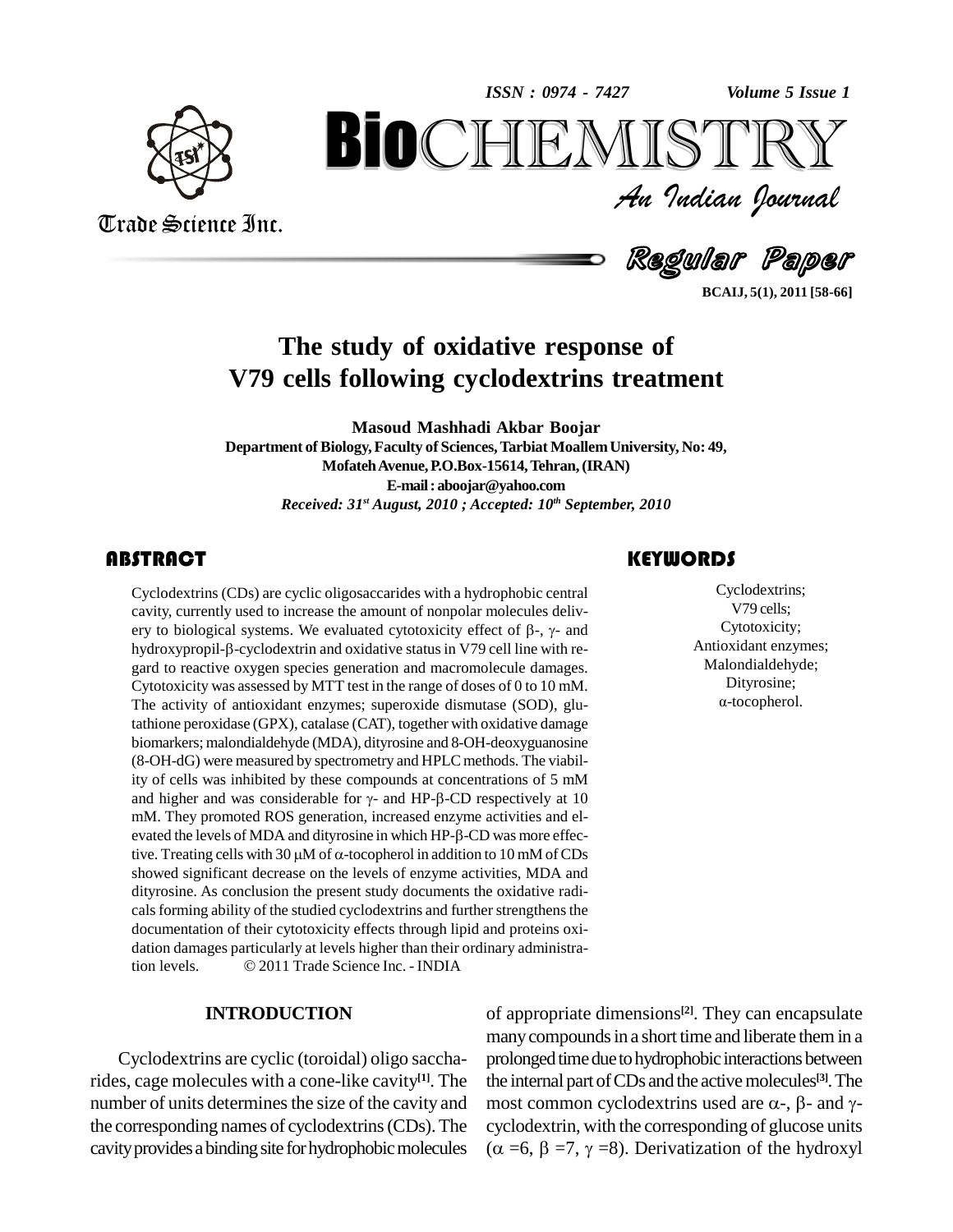groups of these compounds also increases solubility and selectivity compared to the native CDs<sup>[4]</sup>. The non-toxic cycloo nature of CDs and their biocompatibility makes them attractive additives for various biological products<sup>[5]</sup>. (

These compounds are useful formulation vehicles, which increase the amount of drug that can be solubilised in aqueous vehicles, thus increasing delivery of many useful medicinal agents to biological systems<sup>[6,7]</sup>. Ac- cycl cordingly, as xenobiotics, they can interfere with differ-<br>ilized by filtration through a 0.22-µ filter (Acrodisc, ent living systems including normal oxidative metabolism within cells. In aerobic condition, reactive oxygen species (ROS) are generated in cells under normal condition and also under the influence of xenobiotic agents<sup>[8]</sup>. Oxidative stress results when reactive oxygen species (ROS) are not adequately removed. ROS can oxidize biomolecules such as DNA, proteins and lipids and thus may lead to oxidative injury. Since half-lives of ROS are extremely short, biomarkers of oxidative damage can be used for oxidative stress monitoring<sup>[9]</sup>. Cells have glutan evolved various antioxidant defenses to protect against the deleterious effects of ROS, which include enzymes and low molecular mass radical scavengers<sup>[10,11]</sup>. The cultur most important antioxidant enzymes are superoxide dismutase (SOD), glutathione peroxidase (GPX) and catalase (CAT). Superoxide dismutase catalyses dismutation of the superoxide anion to hydrogen peroxide and molecular oxygen<sup>[12]</sup>. Glutathione peroxidase  $\frac{g_{\text{low}}}{h}$ protects the membrane lipids from oxidative damage and detoxifies the organic peroxides<sup>[13]</sup>. Catalase inactivates hydrogen peroxide to oxygen and water<sup>[14]</sup>. Since he was no study has not yet been performed on the possibility<br>0.22  $\mu$ m filter to sterilize and then stored at 4 °C. Cells of cyclodextrinsinterferencewith antioxidative enzyme activities and ROS production within cells, we investi- $\frac{g_{10}}{g_{10}}$ . of cyclodextrins interference with antioxidative enzyme<br>activities and ROS production within cells, we investigated the effect of  $\beta$ -,  $\gamma$ - and HP- $\beta$ -cyclodextrins on the SOD, CAT and GPX activities at their ordinary administration concentrations and over on V79 cell line. We also evaluated the levels of oxidative damage biomarkers of lipids, proteins and DNA.

#### **MATERIALSAND METHODS**

#### **Chemicals**

Methylthiazoldiphenyl-tetrazoliumbromide,  $\beta$ cyclodextrin and dihydroethidium were purchased from Sigma Chemical Company (St. Louis, MO, USA). γcyclodextrin was provided from Cerestar USA, Inc.

<sup>[8]</sup>. the final favorite treatment concentration. (Hammond, IN, USA) and hydroxypropil- $\beta$ cyclodextrin was obtained fromAldrich (Steinheim, Germany). Culture medium and fetal bovine serum Gibco Laboratories(Paisley, Scotland). Culture me dium was diluted in distilled water. On the day of exposure, the standards of cyclodextrins were dissolved in water, to prepare stock solutions. Stock solution of<br>cyclodextrins were prepared in distilled water and ster-<br>ilized by filtration through a 0.22-µ filter (Acrodisc, cyclodextrinswere prepared in distilled water and ster-Gelman). Other chemicals were of highest quality commerciallyavailable. For each treatment, the stock solution was added to the culture media solution to provide

## **Cell cultures**

V79 Chinese hamster cells (V79-UL) were maintained in minimal essential medium (MEM) with Earle's salts, supplemented with 10% fetal calf serum, 2 mM glutamine and antibiotics. Cells were cultivated in a humidified incubator at  $37^{\circ}$ C with 5% CO<sub>2</sub> at pH7.2 and harvested with 0.15% trypsin and 0.08% EDTA<sup>[15]</sup>. Cell culture media were obtained from Biochrom (Berlin, Germany).

#### **Cytotoxicity assay**

*An*cyclodextrinstreatment at different doses **[16]**. Cytotoxicitywas evaluated bythe inhibitionof cell growth orreduction of cell viability.Amount of viable cells was detected using the colorimetric methylthiazoldiphenyl-tetrazoliumbromideassay(MTT). It was dissolved in phosphate buffer saline (PBS) solution at concentration of 5mg/ml and filtered through a It was dissolved in phosphate buffer saline (PBS) solution at concentration of 5 mg/ml and filtered through a<br>0.22  $\mu$ m filter to sterilize and then stored at 4°C. Cells grown in 96-well tissue culture plates were treated with various doses of cyclodextrins for 24-h and were incubated with the reagent in the Cell Titer 96 Aqueous One Solution Cell Proliferation assay kit (Promega, WI). The absorbance of reduced tetrazolium compound derived from the reagent due to dehydrogenase activities in viable cells was recorded at 490 nm with the subtraction of absorbance of background at 650 nm by a microplate reader. Furthermore, cell numbers in 6-well plates were also counted after a 24 h

#### **Spectrophotometric assay of ROS production**

**Iduction<br>ntration of<br>were centri-<br>IISTRY**<br>Indian Iournal Cells treated with different concentration of cyclodextrins, and untreated control cells were centri-

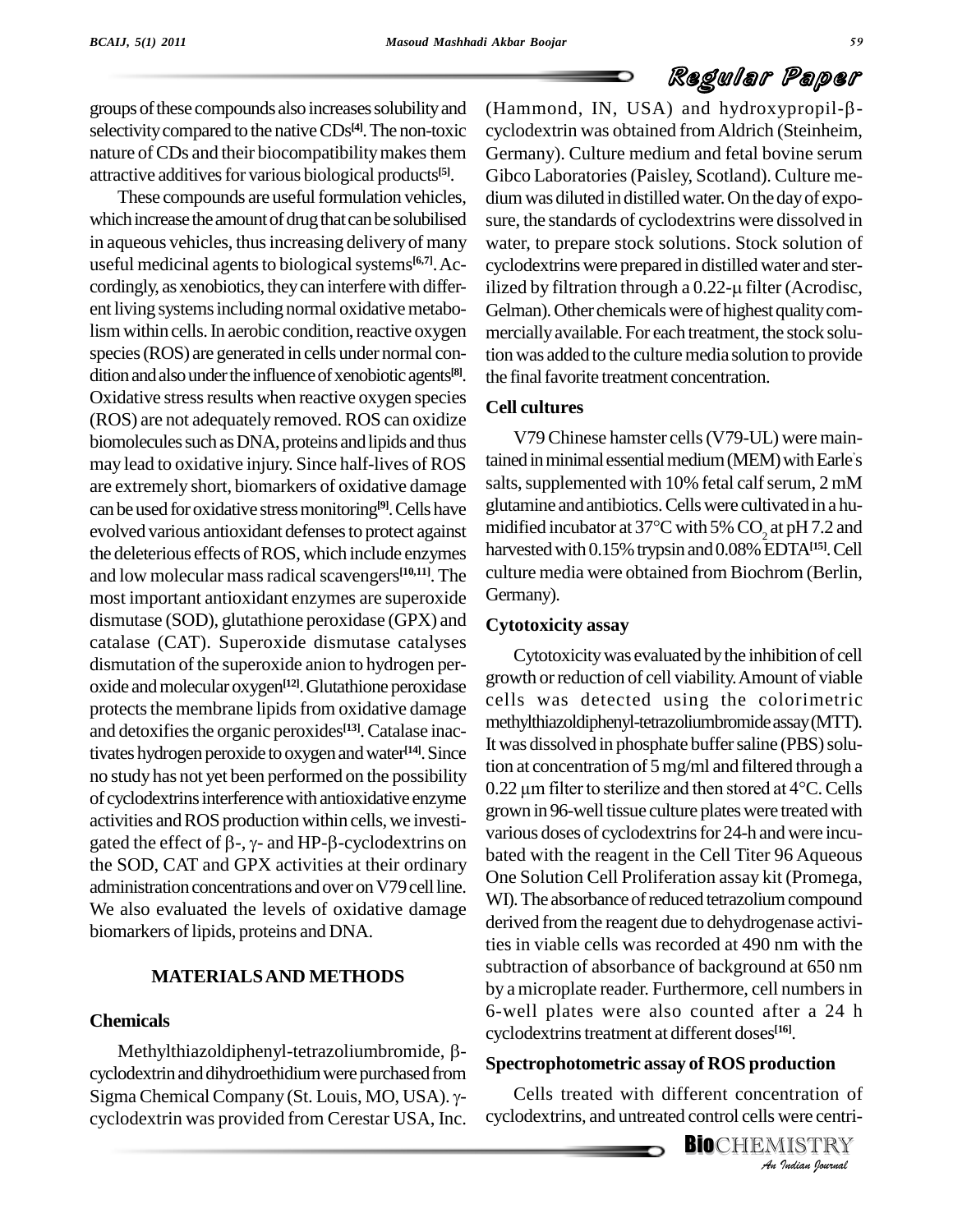fuged and incubated with  $2 \mu M$  of dihydroethidium  $(\lambda_{ex} = 360$ nm,  $\lambda_{em} = 420$  nm) for 10 min, washed with tion.  $\Delta A$ /min at 340 nm was recorded.  $\Delta A$ /min of phosphate-buffered saline, and then analysed by spectrofluorometry in RPMI-1640 medium without phenol was also recorded. The net  $\Delta A$ /min of samples after red. In the presence of ROS, dihydroethidium is oxi dized to ethidium and fluorescence in red ( $\lambda_{em}$ =640 nm).<br>The 640/420 nm fluoresces intensity ratio permit to evaluate the production of ROS in living cells. Raw data were normalized with respect to control value and re-sults expressed asthe foldsincrease of 640/420 fluorescent intensity ratios. Results are given as mean  $\pm$  SD of three independent experiments<sup>[17]</sup>.

## **SOD activity assay**

**SOD activity assay** nesium free M<br>
SOD activity assay was performed according to the ml NaCl, (0.9%<br>
Spitz's method<sup>[18]</sup>. Cells were homogenized in 50 mM protein analysi<br>
potassium phosphate buffer (pH 7.8). Total SOD ac potassium phosphate buffer (pH 7.8). Total SOD activ-(NBT) reduction assay with bathocuproine sulfonate. The rate of reduction of NBT by superoxide, which was generated from xanthine and xanthine oxidase, was monitored spectrophotometrically at 560 nm. One unit of SOD was defined asthe amount of protein, which causes a 50% inhibition of the rate of NBT reduction.

### **CATactivity**

CAT activity was measured by the method of Beers and Sizer with slight modifications<sup>[19]</sup>. For both CAT and tector a GPX activity assays, same preparation of samples was used by homogenizing cells in 50 mM phosphate buffer (pH 7.4). Supernatant from 1000g centrifugation of cell Supelcosil LC-18 reversed phase column (30  $\times$  4.6 homogenates was used for assays. The assay reaction for CAT consisted of 50 mM potassium phosphate buffer doubl (pH 7.0), 0.02 M H<sub>2</sub>O<sub>2</sub>, and samples in a total volume 0.5µn of 1 ml. The reaction was carried out at 25°C. The rate was 2 (pH 7.0), 0.02 M H<sub>2</sub>O<sub>2</sub>, and samples in a total volume 0.5 $\mu$ n of 1 ml. The reaction was carried out at 25°C. The rate was 2 of absorbance change ( $\Delta A/\text{min}$ ) at 240 nm was recorded, using which indicated the decomposition of  $H_2O_2$ . Activities  $\qquad \qquad$  1 were calculated using the molar extinction coefficient of  $H<sub>2</sub>O<sub>2</sub>$  at 240 nm, 43.59 L/mol-cm.

## **GPX activity assay**

performed as previously described<sup>[20,21]</sup>. The coupling <sup>Measu</sup> *Indian Performed as previously described <sup>477</sup>.* The coupling reagent consisted of 50 mM Tris-CIH buffer (pH 7.7), glutathione, glutathione reductase, sodium cyanide, and by p NADPH. The coupling reagent in 875 and 100 Activity assays of selenium-dependent GPX were reagent consisted of 50 mM Tris-ClH buffer (pH 7.7), glutathione, glutathione reductase, sodium cyanide, and by preparative HPLC. o', o'Dityrosine was recovered sample was incubated for 2 min at 25C and hydrogen

**BIO**CHEMISTRY<br>An Indian Journal

peroxide (final 25  $\mu$ M) was added to initiate the reacperoxide (final 25  $\mu$ M) was added to initiate the reaction.  $\Delta$ A/min at 340 nm was recorded.  $\Delta$ A /min of blank, in which sample was replaced by Tris-ClH buffer, tion.  $\Delta A / \text{min}$  at 340 nm was recorded.  $\Delta A / \text{min}$  of<br>blank, in which sample was replaced by Tris-ClH buffer,<br>was also recorded. The net  $\Delta A / \text{min}$  of samples after subtracting the blank rate was used to calculate the GPX activity using the molar extinction coefficient of NADPH at 340 nm, 6220 L/mol-cm.

## **High-performance liquidchromatography (HPLC) assay of TBA+MDA**

SOD activity assay was performed according to the ml NaCl,  $(0.9\%$ , w/v) at  $4^{\circ}$ C. Aliquots were taken for After crowns incubation the V79 cells were scraped off, using a cell craper, and centrifuged  $(5 \text{ min}, 800 \times g)$ and were washed twice in nominally calcium and magnesium freeMEM. The cells were resuspended in 0.8 and were washed twice in nominally calcium and magnesium free MEM. The cells were resuspended in 0.8<br>ml NaCl, (0.9%, w/v) at 4°C. Aliquots were taken for protein analysis(Bio-Rad) **[22]** and the cells were lysed and proteins precipitated with 40% trichloracetic acid  $(TCA)$ , w/v. The MDA assay is based on the condensation of one molecule malondialdehyde with two molecules of thiobarbituric acid in the presence of reduced reagent volumes to increase sensitivity<sup>[23]</sup>, generating a chromogen with UV absorbance.

> The TBA+MDA complex was analyzed by HPLC essentially as described by Bird B.R. et al.[24] Briefly, the HPLC system consisted of a Hewlett + Packard 1050 gradient pump (Avondale, PA) equipped with an automatic injector, a 1050 diode-array absorption detector and a personal computer using Chem Station Software from Hewlett + Packard. Aliquots of the<br>TBA+MDA samples were injected on a 5 mm<br>Supelcosil LC-18 reversed phase column (30 × 4.6) TBA+MDA samples were injected on a 5 mm mm). The mobile phase consisted of 15% methanol in double-distilled water degassed by filtering through a mm). The mobile phase consisted of 15% methanol in<br>double-distilled water degassed by filtering through a<br>0.5µm filter (Millipore, Bedford, MA). The flow rate was 2 ml/min. MDA+TBA standards were prepared using tetraethoxypropane.

The absorption spectra of standards and samples were identical with a characteristic peak at 540 nm. Measurements were expressed in terms of malondialdehyde (MDA) normalized to the cell protein content.

### **Measurement of dityrosine**

asurement of dityrosine<br>Purification of 0', o'dityrosine was accomplished **Measurement of dityrosine**<br>Purification of o', o'dityrosine was accomplished<br>by preparative HPLC. o', o'Dityrosine was recovered by gradient elution from the C-18 column (Econosil C18, by preparative HPLC. o<br>by gradient elution from t<br>250mm×10 mm)<sup>[25]</sup>. Th 250mm×10 mm)<sup>[25]</sup>. The composition of eluent varied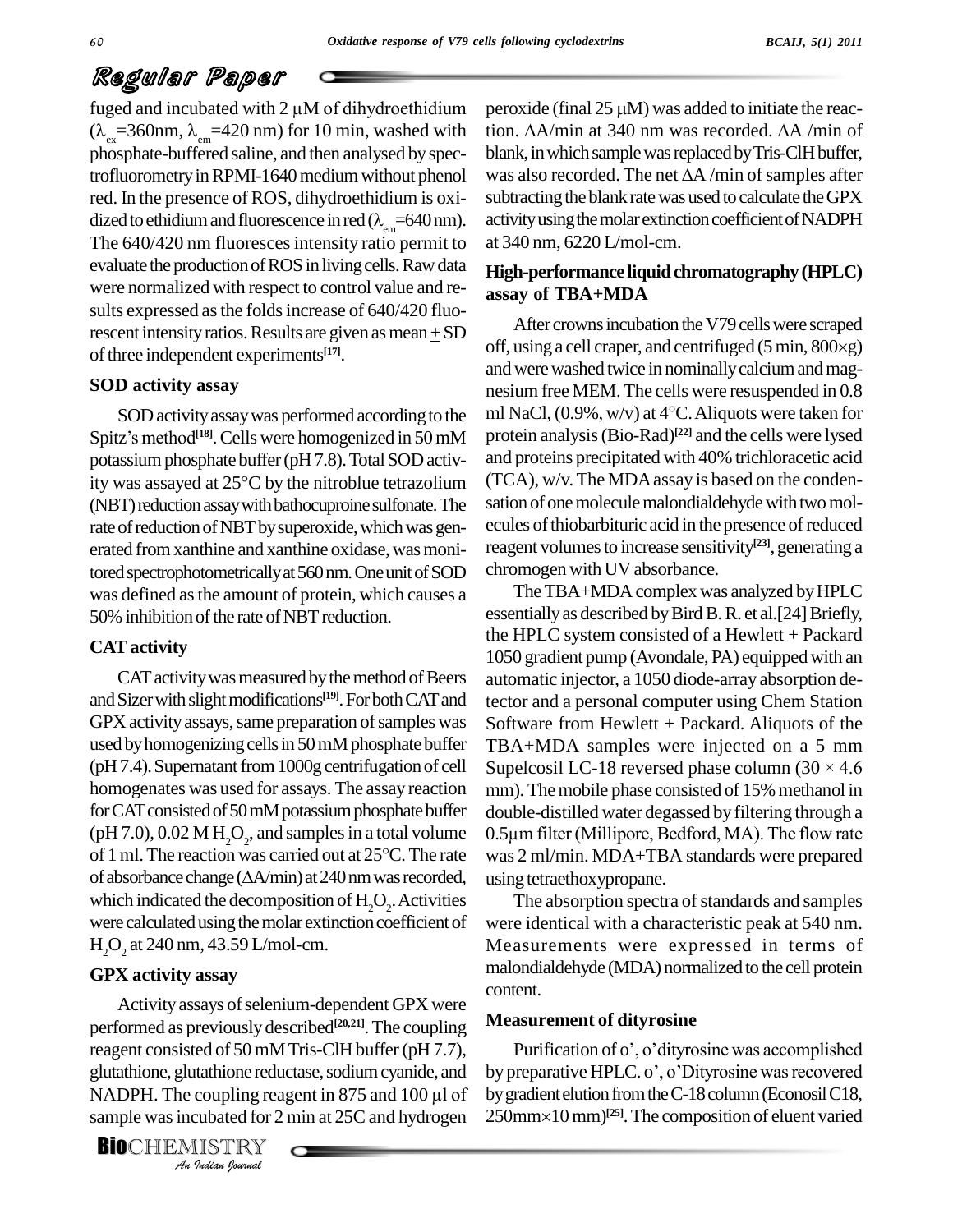linearly from acetonitrile—water-TFA $(1:99:0.02)$  to acetonitrile-water-TFA $(20:80:0.02)$  over 25 min. The gradient was started 5 min after the injection. A flow etonitrile—water-TFA (20:80:0.02) over 25 min. The<br>gradient was started 5 min after the injection. A flow<br>rate of 4 ml/min was used. o', o'-Dityrosine was analyzed by reversed-phase HPLC with simultaneous UVdetection (280 nm) and fluorescence-detection (ex. 280<br>nm, em. 410 nm). A phenomenex inertsil ODS 2 (150<br>mm×4.6 mm, 5µm) HPLC column (Bester, nm, em. 410 nm).Aphenomenex inertsil ODS 2 (150 Amsterdam, The Netherlands) equipped with a guard column was used for these analyses.Agradient was formed from 10 mM ammonium acetate, adjusted to pH 4.5 with acetic acid, and methanol, starting with 1% methanol and increasing to 10% over 30 min.The flow rate was 0.8 ml/min. A standard dityrosine sample was prepared according to Ref.<sup>[26]</sup>. Dityrosine was Figure quantified by assuming that its generation from the re-<br>monomers) with  $R=H$  group.,  $\gamma$ -cyclodextrin ( $\gamma$ -CD, 8 glucose<br>monomers) with  $R=H$  group.,  $H$ ydroxypropil- $\beta$ -cyclodextrin action oftyrosine with horseradish peroxidase in the presence of  $H<sub>2</sub>O<sub>2</sub>$  was quantitative (using the extinction coefficient  $e_{315} = 4.5$  mM<sup>-1</sup> cm<sup>-1</sup> at pH 7.5).

### **Determination of 8-hydroxydeoxyguanosine (8- OH-dG)**

A sensitive analytical technique, described else where<sup>[27]</sup>, was used to measure the amount of 8-OH-A sensitive analytical technique, described else-<br>where<sup>[27]</sup>, was used to measure the amount of 8-OH-<br>dG by HPLC (Unicam; Ultrasphere-ODS; 5 $\mu$ m, dG by HPLC (Unicam; Ultrasphere-ODS;  $5\mu$ m,  $4.6 \times 250$  nm) coupled to an electrochemical detector (ESA Coulochem II: guard cell, 0.35 v; detector 1, 0.15 V; and detector 2, 0.30 V). Briefly, the nuclear DNA from cells was extracted using the DNA Extractor WB Kit (Wako Biochemicals, Osaka, Japan). The extracted DNA samples were digested with nuclease P1 (0.8 U, Yamasa, Chiba, Japan) and acid phosphatase (1U, Sigma Chemical) in a solution of 1 mM EDTA and 10 determ Yamasa, Chiba, Japan) and acid phosphatase (1U, The film Sigma Chemical) in a solution of 1 mM EDTA and 10 determine mM sodium acetate (pH 4.5). After incubation at 37°C  $\gamma$ -CD and for30min,the ironexchange resinMuromacwas added to remove the NaI and the mixture was centrifuged at 15,000 rpm for 5 min. The supernatant was transferred to an Ultrafree Probind filter (Milipore, Bedford, MA) and then centrifuged at 10,000 rpm for 2 min. The filtered deoxynucleoside was injected onto the HPLC column. Standard sample of dG (0.5 mg/ml) and 8-  $OH-dG (5 ng/ml)$  solutions were used for comparison with the samples of the subjects. The molar ratio of 8-OH-dG to dG was calculated based on the integrated peak area of authentic 8-OH-dGwith an electrochemi cal detector and UV absorbance of dG using a millen-



**monomers) withR=Hgroup., "-cyclodextrin ("-CD, <sup>8</sup> glucose Figure 1 : Cyclodextrins: β-cyclodextrin (β-CD, 7 glucose<br>monomers) with R=H group., γ-cyclodextrin (γ-CD, 8 glucose<br>monomers) with R=H group., Hydroxypropil-β-cyclodextrin (HP-B-CD)withR=C3H7OHorHgroup**

nium software (Waters, Milford, MA). The titer of 8- OH-dG is shown as the number per  $10<sup>5</sup>$  guanine residues.

#### **Statistical analysis**

Each experiment ( $n \ge 3$ ) was run at least in duplicate and the data presented are given as mean + SD. Statistical analysis of data was performed by analysis of variance (ANOVA) using the SPSS-PC1 version 4.01 (SPSS INC., Chicago, IL). A level of  $P < 0.05$ was considered statistically significant for all experiments.

#### **RESULTS**

of 15, 14 and 12.5 mM for  $\beta$ -,  $\gamma$ - and HP- $\beta$ -CD re-**P-β-CD re-**<br>10 and then<br>ly the viabil-<br>-, γ-CDs.<br>IISTRY The first biological test, MTT, was carried out to determine the toxicity of all samples, we used  $\beta$ -CD,  $\gamma$ -CD and HP- $\beta$ -CD over a range of doses (0.5-10) mM) and data are presented in figure 2. Soluble pow ders of tested compounds exhibited an identical, i.e. excellent biological behavior up to 2.5 mM with per cent of corresponding control of 87-100%. At high concentrations(5 mM and over), they showed cytotoxic effect in which around 60% of viabilitywas observed centrations (5 mM and over), they showed cytotoxic<br>effect in which around 60% of viability was observed<br>after exposure of cells to 10 mM of HP-β-CD. All CDs reveled a toxic effect with a 50-% lethal concentration after exposure of cells to  $10 \text{ mM}$  of HP- $\beta$ -CD. All CDs reveled a toxic effect with a 50-% lethal concentration<br>of 15, 14 and 12.5 mM for  $\beta$ -,  $\gamma$ - and HP- $\beta$ -CD re-<br>spectively. As comparison, HP- $\beta$ -CD at 10 and then at 5 mM inhibited markedly and significantly the viabilspectively. As comparison,  $HP-\beta$ -CD at 10 and then<br>at 5 mM inhibited markedly and significantly the viabil-<br>ity after 24 h incubation with respect to  $\beta$ -,  $\gamma$ -CDs.

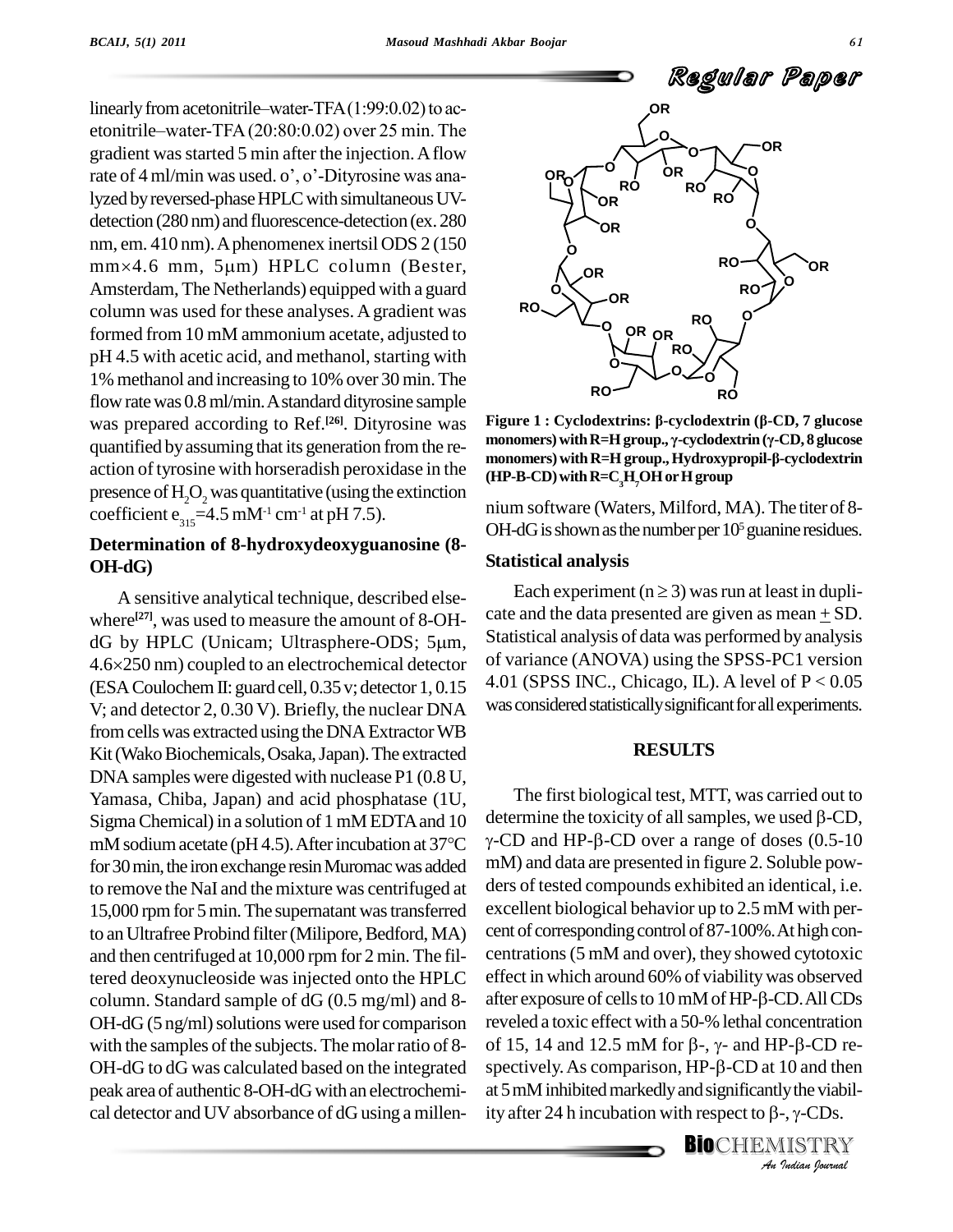

| TABLE 1: Activities of antioxidant enzymes in V79 cells after 24 h treatments <sup>a</sup> |                              |                                |                           |                              |                                |                           |                              |                                |                           |
|--------------------------------------------------------------------------------------------|------------------------------|--------------------------------|---------------------------|------------------------------|--------------------------------|---------------------------|------------------------------|--------------------------------|---------------------------|
| Cone <sup>n</sup>                                                                          |                              | $\beta$ -CD                    |                           |                              | $\gamma$ -CD                   |                           |                              | $HP-B-CD$                      |                           |
| (mM)                                                                                       | <b>SOD</b><br>(U/mg.protein) | <b>CAT</b><br>$(\mu M/min/mg)$ | <b>GPX</b><br>(nM/min/mg) | <b>SOD</b><br>(U/mg.protein) | <b>CAT</b><br>$(\mu M/min/mg)$ | <b>GPX</b><br>(nM/min/mg) | <b>SOD</b><br>(U/mg.protein) | <b>CAT</b><br>$(\mu M/min/mg)$ | <b>GPX</b><br>(nM/min/mg) |
| $\boldsymbol{0}$                                                                           | $18.21 + 2.7$                | $6.82 + 1.5$                   | $21.13 + 2.5$             | $18.21 + 2.7$                | $6.82 + 1.5$                   | $21.13 + 2.5$             | $18.22 + 2.7$                | $6.82 + 1.5$                   | $21.13 + 2.5$             |
| 0.5                                                                                        | $16.38 + 2.1$                | $6.17 + 1.1$                   | $22.08 + 2.6$             | $17.11 + 1.9$                | $6.39 + 1.7$                   | $20.25 + 2.2$             | $19.06 + 1.8$                | $6.24 + 1.8$                   | $19.74 + 1.8$             |
|                                                                                            | $15.81 + 3.2$                | $5.73 + 1.8$                   | $24.71 + 2.8$             | $14.65 + 2.8^b$              | $7.58 + 1.6$                   | $26.08 + 2.4$             | $23.81 + 2.2$                | $7.93 + 2.1$                   | $28.66 + 2.8$             |
| 2.5                                                                                        | $24.88 + 3.6^b$              | $7.42 + 1.6$                   | $28.64 + 3.4^b$           | $27.14 + 3.2^b$              | $8.19 + 1.8$                   | $34.24 + 4.5^b$           | $29.33 + 3.5^b$              | $14.52 + 2.6^b$                | $36.17 + 4.2^b$           |
| 5                                                                                          | $32.63 + 4.7^b$              | $13.85 + 2.8^b$                | $37.41 + 4.2^b$           | $33.81 + 4.1^b$              | $15.39 + 2.4^b$                | $44.10 + 5.2^b$           | $40.29 + 4.8^b$              | $20.15 + 3.1^b$                | $47.28 + 5.5^b$           |
| 10                                                                                         | $43.34 + 5.2^b$              | $28.53 + 3.8^b$                | $49.17 + 6.1^b$           | $48.15 + 5.6^b$              | $31.46 + 3.5^b$                | $51.42 + 6.2^b$           | $57.81 + 5.9^{b#}$           | $37.42 + 3.7$ <sup>b#</sup>    | $59.62 + 6.4^{b#}$        |

<sup>a</sup>Data are presented as mean  $\pm$  SD (number of replicates = 5). <sup>b</sup>Significant difference from control (P<0.05). <sup>#</sup>Significant differ $e^{i\theta}$  **a**  $43.34 \pm 5.2^{\circ}$  **28.53**  $\pm 3.8^{\circ}$  **49.**<br> **PData are presented as mean**  $\pm$  SD (nu ence with respect to β-CD

TABLE 2 : The levels of lipid peroxidation, protein and DNA oxidative damage biomarkers of V79 cells after 24 h exposure **to cyclodextrins a '**

|                            | to cyclodextrins <sup>a</sup>  |                                       |               |                  |                                                                  |                        |                                |                                       |                      |  |
|----------------------------|--------------------------------|---------------------------------------|---------------|------------------|------------------------------------------------------------------|------------------------|--------------------------------|---------------------------------------|----------------------|--|
| Conce <sup>n</sup><br>(mM) | $\beta$ -CD                    |                                       |               | $\gamma$ -CD     |                                                                  |                        | $HP-B-CD$                      |                                       |                      |  |
|                            | <b>MDA</b><br>(nM/mg, protein) | <b>Dityrosine</b><br>(nM/mg. protein) | $8-OH-$       | <b>MDA</b>       | <b>Dityrosine</b><br>$dG/10^3dG$ (nM/mg.protein) (nM/mg.protein) | $8-OH-$<br>$dG/10^5dG$ | <b>MDA</b><br>(nM/mg. protein) | <b>Dityrosine</b><br>(nM/mg, protein) | 8-OH-<br>$dG/10^5dG$ |  |
| $\overline{0}$             | $12.65 + 2.10$                 | $0.84 + 0.19$                         | $6.37 + 0.56$ | $12.65 + 2.10$   | $0.84 + 0.19$                                                    | $6.37 + 0.56$          | $12.65 + 2.10$                 | $0.84 + 0.19$                         | $6.37 + 0.56$        |  |
| 0.5                        | $10.41 + 1.84$                 | $0.77 + 0.21$                         | $6.84 + 0.47$ | $11.37 + 2.24$   | $0.89 + 0.22$                                                    | $5.93 + 0.52$          | $13.71 + 1.62$                 | $0.97 + 0.15$                         | $6.80 + 0.57$        |  |
|                            | $9.73 + 2.31$                  | $0.68 + 0.10$                         | $5.71 + 0.38$ | $13.22 + 2.60$   | $0.71 + 0.19$                                                    | $5.42 + 0.41$          | $14.11 + 1.52$                 | $0.61 + 0.17$                         | $5.71 + 0.50$        |  |
| 2.5                        | $12.10 + 2.18$                 | $0.88 + 0.16$                         | $6.91 + 0.51$ | $10.69 + 1.81$   | $0.94 + 0.25$                                                    | $6.62 + 0.43$          | $16.20 + 1.91$                 | $1.25 + 0.31$                         | $7.53 + 0.61$        |  |
| 5                          | $14.81 + 2.72$                 | $1.32 + 0.27$                         | $7.42 + 0.55$ | $17.52 + 2.84$   | $1.46 + 0.51$                                                    | $7.73 + 0.62$          | $32.16 + 4.10^{b#}$            | $3.49 + 0.41$ <sup>b#</sup>           | $8.12 + 0.63^b$      |  |
| 10                         | $21.33 + 3.45^b$               | $2.59 + 0.41^b$                       | $7.63 + 0.76$ | $29.35 + 4.13^b$ | $3.07 + 1.52^b$                                                  | $7.24 + 0.60$          | $45.38 + 5.41$ <sup>b#</sup>   | $6.34 + 1.87$ <sup>b#</sup>           | $8.83 + 0.68^b$      |  |

<sup>a</sup>Data are presented as mean  $\pm$  SD (number of replicates = 5). <sup>b</sup>Significant difference from control (P<0.05). <sup>#</sup>Significant differ $e^{i\theta}$   $21.33 \pm 3.45$   $2.59 \pm 0.41$ <sup>o</sup><br> **PData are presented as mean**  $\pm$  SD (nu<br>
ence with respect to β-CD

TABLE 3: The levels of oxidative damage biomarkers and antioxidative enzyme activities after 24 h treatment with 10 mM **of each cyclodextrinsin the absence and presence of <sup>30</sup> <sup>Ï</sup><sup>M</sup> alpha-tocopherol**

| <b>Treatment</b>                    | <b>SOD</b><br>(U/mg.protein) | <b>CAT</b><br>$(\mu M/min/mg)$ | <b>GPX</b><br>(nM/min/mg)    | <b>MDA</b><br>(nM/mg.protein) | <b>Dityrosine</b><br>(nM/mg.protein) | $8-OH-dG/105dG$            |
|-------------------------------------|------------------------------|--------------------------------|------------------------------|-------------------------------|--------------------------------------|----------------------------|
| None                                | $18.21 + 2.7$                | $6.82 + 1.5$                   | $21.13 + 2.5$                | $12.65 + 2.10$                | $0.84 + 0.19$                        | $6.37 + 0.56$              |
| $\beta$ -CD                         | $43.38 + 5.2$ <sup>1</sup>   | $28.53 + 3.8$ <sup>[1]</sup>   | $49.17 + 6.1$ <sup>1</sup>   | $21.33 + 3.45$ <sup>1</sup>   | $2.59 + 0.41$ <sup>1</sup>           | $7.63 + 0.76$ <sup>1</sup> |
| $\beta$ -CD + $\alpha$ -TCP         | $24.35 \pm 3.1^{\#}$         | $11.74 + 1.7^{\#}$             | $28.07 + 3.2^{\#}$           | $15.82 + 2.62$                | $1.12 + 0.23$                        | $5.14 + 0.42$              |
| $\gamma$ -CD                        | $48.15 + 5.6$ <sup>1</sup>   | $31.46 + 3.5$ <sup>1</sup>     | $51.42 + 6.2$ <sup>1</sup>   | $29.35 + 4.13$ <sup>1</sup>   | $3.07 + 1.52$ <sup>1</sup>           | $7.24 + 0.60$ <sup>1</sup> |
| $\gamma$ -CD + $\alpha$ -TCP        | $30.27 + 3.4^{\#}$           | $17.39 + 2.2^{\#}$             | $38.56 + 4.1^{\#}$           | $19.70 + 2.84^{\#}$           | $2.16 + 0.48^{\#}$                   | $6.02 + 0.41$              |
| $HP$ - $\beta$ -CD                  | $57.81 \pm 5.9$ <sup>1</sup> | $37.42 \pm 3.7$ <sup>1</sup>   | 59.62 $\pm$ 6.4 <sup>1</sup> | $45.38 + 5.41^{\circ}$        | $6.34 + 1.87$ <sup>1</sup>           | $8.83 + 0.68$ <sup>1</sup> |
| $HP$ - $\beta$ - $CD + \alpha$ -TCP | $28.65 + 3.8^{\#}$           | $25.14 + 3.2^{\#}$             | $36.47 + 4.6^{\text{*}}$     | $27.18 + 4.02^*$              | $2.73 + 1.41^*$                      | $5.64 + 0.47$              |
| $\alpha$ -TCP                       | $12.81 \pm 1.47^{\#}$        | $4.12 \pm 1.3$                 | $15.30 + 2.2^{\#}$           | $9.11 \pm 1.81$               | $0.68 \pm 0.16$                      | $4.72 \pm 0.38$            |

"Significant difference from control. 'Significant difference from control and from treatment in the presence of  $\alpha$ -TCP (P<0.05)

only significant at 5 and then at  $10 \text{ mM of HP-}\beta$ -CD In this test, tr<br>1 mM cause<br>2 up to 2.8-an<br>*i*s respectively<br>IISTRY Exposure of cells to cyclodextrins showed that they were capable to exert marked effect on ROS production in V79 cell culture below 5 mM (Figure 3). On the cells with exother hand, the considerable increase in ROS level was on enzyme only significant at 5 and then at 10 mM of HP- $\beta$ -CD higher with other hand, the considerable increase in ROS level was other hand, the considerable increase in ROS level was on enz<br>only significant at 5 and then at 10 mM of HP- $\beta$ -CD higher<br>against  $\beta$ -CD. In this test, treatment of cells with each there w compound at 10 mM caused increase in formation of actively.<br>ROS, elevating up to 2.8-and 3.2-fold of control for  $\gamma$ - even and HP- $\beta$ -CDs respectively. against  $\beta$ -CD. In this test, treatment of cells with each the<br>compound at 10 mM caused increase in formation of acti<br>ROS, elevating up to 2.8-and 3.2-fold of control for  $\gamma$ -

**BIO**CHEMISTRY<br>An Indian Iournal

Antioxidative enzyme activities in cell culture after 24 h incubation are reveled in TABLE 1. Treatment of cellswith each cyclodextrin caused significantincrease on enzyme activities at concentration of 5 mM and higher with respect to control.Among these enzymes, there was only significant increase in SOD and GPX activities at 2.5 mM in comparison with control. How-<br>ever, CAT activity was also significantly higher in cells<br>associated with HP-β-CD treatment at this concentraever, CAT activity was also significantly higher in cells

**62**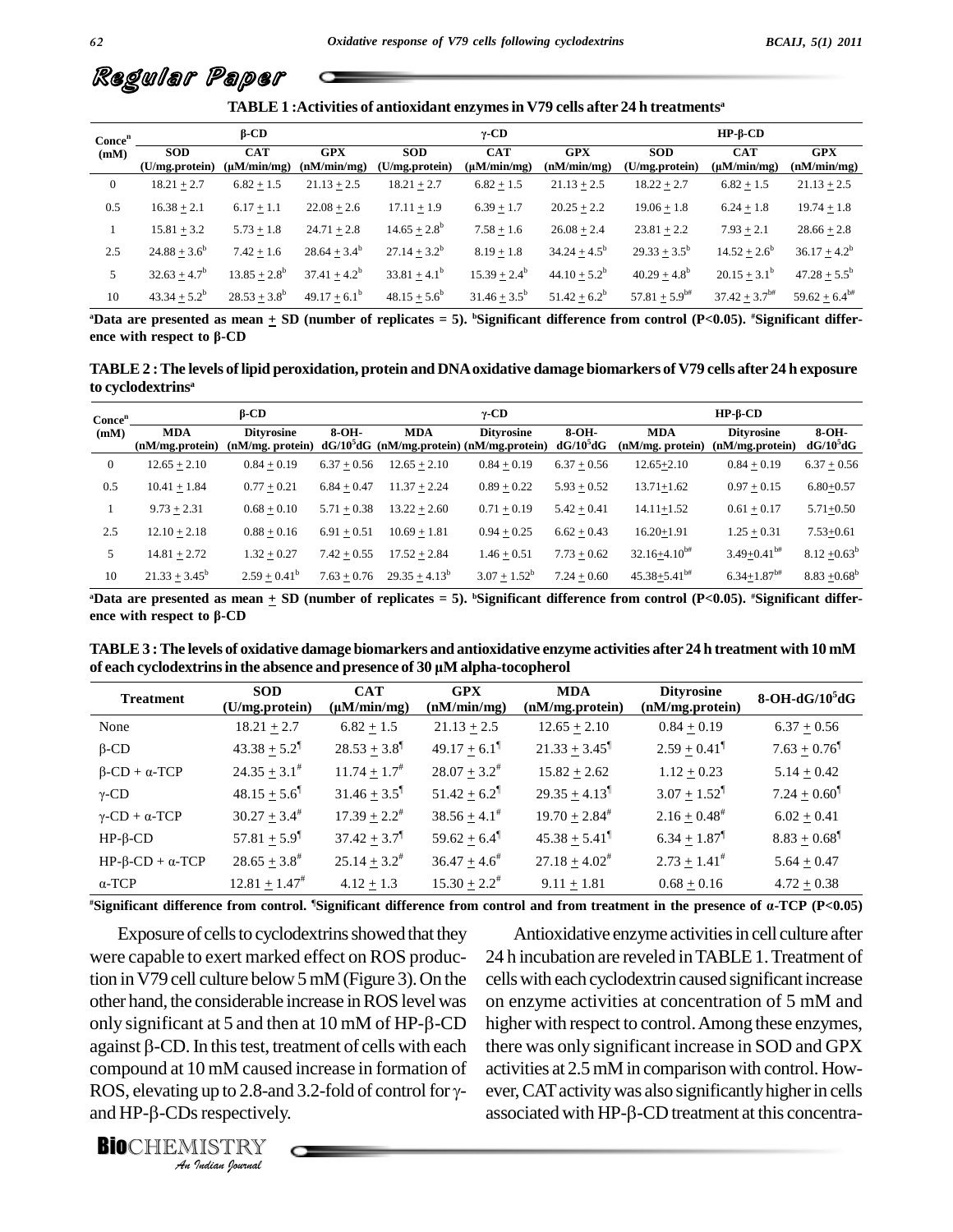



tion. There were insignificant increases in enzyme activitative of at least three duplicated independent experiments dent exp<br>tion. There were insignificant increases in enzyme activi- in MD.<br>ties from  $\beta$ -CD to HP- $\beta$ -CD for each concentration in and/or the range of treatment doses. On the other hand, cells alone<br>incubated with  $10 \text{ mM HP-}\beta$ -CD revealed significantly GPX<br>increase in enzyme activities with respect to  $\beta$ -CD. ied p ties from  $\beta$ -CD to HP- $\beta$ -CD for each concentration in and/or<br>the range of treatment doses. On the other hand, cells alone in<br>incubated with 10 mM HP- $\beta$ -CD revealed significantly GPX and

TABLE 2 showed that the formation of  $8$ -OH-dG, dityrosine and MDA as DNA, proteins and lipids damage biomarkers occurred in control condition and varied insignificantly at treatment doses of 0.5, 1 and 2.5 mM for each CDs with respect to control. The level of MDA and dityrosine elevated significantly at 5mM and mM for each CDs with respect to control. The level of oligom<br>MDA and dityrosine elevated significantly at 5mM and linked<br>higher concentration of HP-β-CD in comparison with bacteria MDA and dityrosine elevated significantly at 5mM and<br>higher concentration of HP- $\beta$ -CD in comparison with bac<br>control. Incubation of cells with 10 mM of  $\beta$ - and/or  $\gamma$ - form CDs caused significantly increase in the levels of MDA they have received considerable attention.  $\beta$ -,  $\gamma$ - and and dityrosine. There were insignificantly variations in  $HP-\beta$ -CDs caused significantly increase in the levels of MDA they<br>and dityrosine. There were insignificantly variations in HP-<br>the levels of 8-OH-dG in cells exposed to  $\beta$ - and/or  $\gamma$ - drug CDs with respect to control in the range of doses of the levels of 8-OH-dG in cells exposed to  $\beta$ - and/or  $\gamma$ - drug CDs with respect to control in the range of doses of living 0.5 to 10 mM. In addition, HP- $\beta$ -CD caused signifi- xen cantlyelevation inMDAand dityrosine at 5mMand in all tested oxidative biomarkers at 10mM with respect cantly elevation in MDA and dityrosine at 5 mM and in cals hall tested oxidative biomarkers at  $10 \text{ mM}$  with respect study to  $\beta$ -CD. Antioxidative enzyme activities along with the effect: levels ofMDA, dityrosine and 8-OH-dGin treated cells with CDs in the presence and absence of alpha-tocopherol ( $\alpha$ -TCP) are presented in TABLE 3. These parameters decreased significantly in each cyclodextrin clarify pherol ( $\alpha$ -TCP) are presented in TABLE 3. These pa-<br>rameters decreased significantly in each cyclodextrin clarify<br>(10 mM) treated cells in the presence of  $\alpha$ -TCP (30 in resp rameters decreased significantly in each cyclodextrin clar<br>(10 mM) treated cells in the presence of  $\alpha$ -TCP (30 in roum) as compared with treated cells in the absence of onsi this antioxidant. In spite of these decrements, the difμM) as compared with treated cells in the absence of ons<br>this antioxidant. In spite of these decrements, the dif-<br>ference between control and treated cells with  $γ$ -, β- 0.5this antioxidant. In spite of these decrements, the dif-<br>ference between control and treated cells with  $\gamma$ -,  $\beta$ - 0.5-<br>and/or HP- $\beta$ -CD in presence of  $\alpha$ -TCP were significant for the levels of antioxidative enzyme activities. In and/or HP- $\beta$ -CD in presence of  $\alpha$ -TCP were signifi-<br>cant for the levels of antioxidative enzyme activities. In compounds was also reported by many authors that<br>presence of  $\alpha$ -TCP, there was also significant increase



expressed as mean  $\pm$  SD of at least three replicated independent experiments<br>in MDA and dityrosine levels in treated cells with  $\gamma$ -, **Figure 3 : ROS production levelsin V79 cellstreated for 24 h with different concentration of cyclodextrins. Results are expressed as mean + SD of atleast three replicated indepen dent experiments**

dent experments<br>in MDA and dityrosine levels in treated cells with γ-,<br>and/or HP-β-CD with respect to control. Alpha-TCP alone induced significant decrease in the levels of SOD, GPX and caused an insignificant decrease in other studied parameters in this table as compared with control.

#### **DISCUSSION**

proliferation of cultured cell in the range of doses of<br>0.5-5 mM and there was slightly inhibition on viability<br>test by HP-β-CD at 5 mM. Non-toxic effect of these *Indiana Indiana D.* 5-5 mM and there was slightly inhibition on viability test by HP-β-CD at 5 mM. Non-toxic effect of these compounds was also reported by many authors that used CDs for therapeutic administration a Natural cyclodextrins are cyclic amylose-derived oligomers composed of a varying number of  $\alpha$ -1-4linked glucose units that are formed by the action of bacterial enzymes on starch. Because of their ability to<br>form stable inclusion complexes with organic molecules,<br>they have received considerable attention.  $\beta$ -,  $\gamma$ - and form stable inclusion complexes with organic molecules,<br>they have received considerable attention.  $\beta$ -,  $\gamma$ - and<br>HP- $\beta$ -CDs are all used success fully to incorporate drugs into aqueous vehicles<sup>[28,29]</sup>. Accordingly, different living systems can be exposed to these compounds as xenobiotics.Toxicityprofileofthese exogenous chemi cals has been investigated extensively **[30]**, however, our study was the first in its kind that searched cytotoxicity effects of three CDs following V79 cell treatment with regard to ROS generation process and antioxidative enzymes responses. V79 cell line was considered as a living system model that has been frequently used to clarify the mechanism of cytotoxicity and ROS effects in response to various compounds **[31]**. Our data dem clarify the mechanism of cytotoxicity and ROS effects<br>in response to various compounds<sup>[31]</sup>. Our data dem-<br>onstrated that  $\beta$ - and  $\gamma$ -cyclodextrins did not inhibit the compounds was also reported by many authors that used CDs for therapeutic administration and toxicity

**BIO**CHEMISTRY<br>An Indian Journal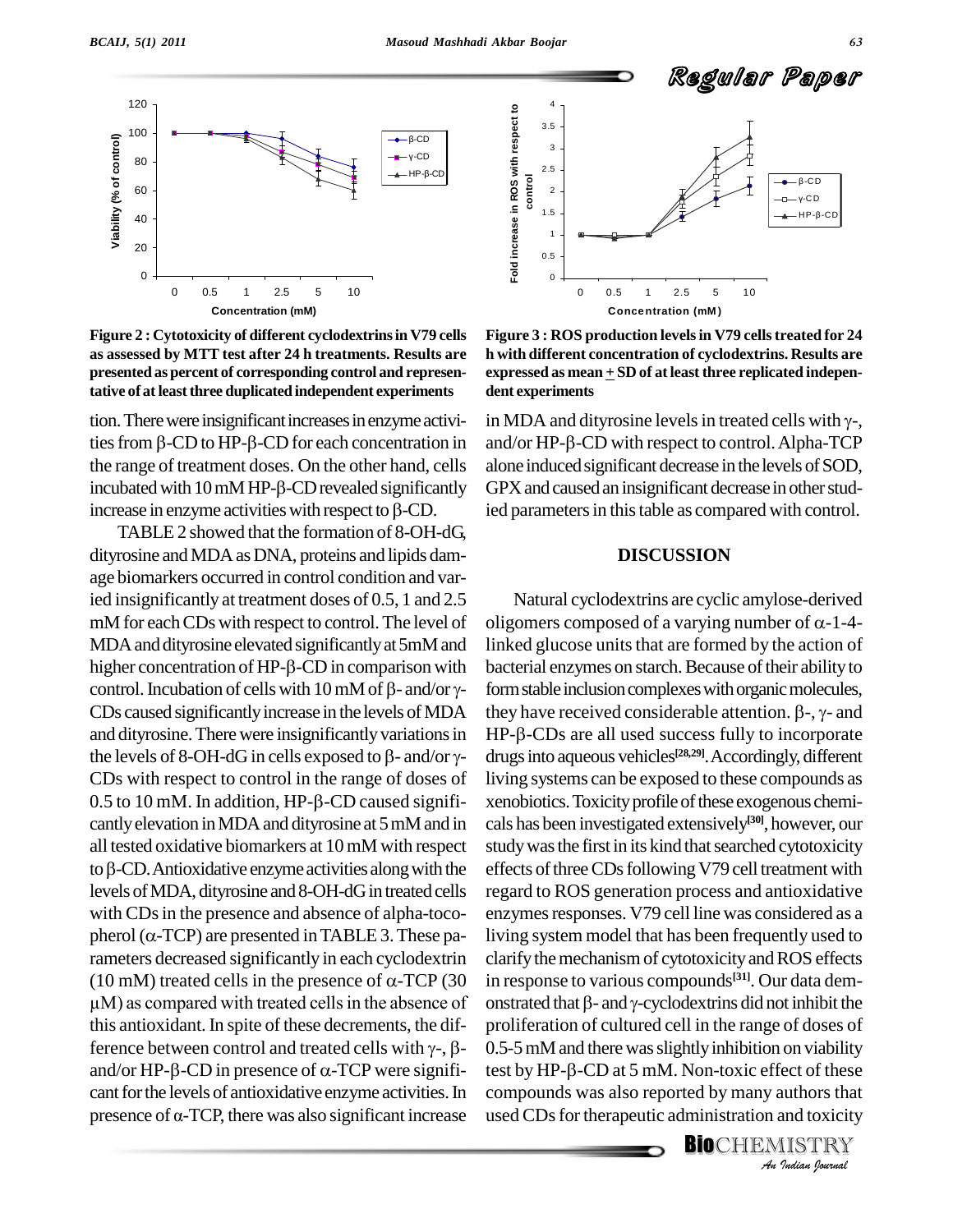# Regular Paper **Regular Paper**<br>study<sup>[32-34]</sup>. They concluded that HP-β-Cd and then β- ation

 $\log$  and  $\theta$  -CD were well tolerated in the animal species cordination and  $\gamma$ -CD were well tolerated in the animal species cordination tested with limited and reversible toxicity. The low toxic compounds particularly amenable for the design of drug carriers to increase their bioavailability<sup>[35]</sup>. Due to these  $\overline{A}$ documents, cyclodextrin complexation with antimycotic drugs revealed more toxic effects on human TR146 buccal cell culture model with respect to native antifungal drugadministration.The toxicitydid not arise from CD treatment even at 4 mg/ml and was due to drug super-saturation, thereby increasing the bioavailability of antimycotics **[32]**.We found considerable cytotoxicity super-saturation, thereby increasing the bioavailability dant present of antimycotics<sup>[32]</sup>. We found considerable cytotoxicity ROS are for tested compounds at 10 mM in which  $HP$ - $\beta$ -CD lipid peroxishowed around 40% inhibition on MTT assay. In agreement with our finding, Ulloth et al., reported that exposure of NGFDPC12 cells to 0.12% methyl beta cyclodextrin dose not affect cell viability, but 0.18% or higher concentrations trigger massive loss of cell viability and apoptotic cell death **[36]**.

These cyclodextrin molecules, although similar in their as b *Indian Indian*<br>*Indian I Indian*<br>*II Indian boundal*<br>*IISTRY* Hydroxypropil-derivatives of  $\beta$ -CD have a much higher water solubility and stability than the native  $\beta$ -CD and may be slightly more toxicologically benign. In higher water solubility and stability than the native  $\beta$ - of p<br>CD and may be slightly more toxicologically benign. In port<br>addition, the HP- $\beta$ -CD derivatives give rise to fewer els o CD and may be slightly more toxicologically benign. In port<br>addition, the HP- $\beta$ -CD derivatives give rise to fewer els doncerns about safety than the native  $\beta$ -CD with regard to parental administration<sup>[2,37]</sup>. It is our conviction that we that the difference in observed cytotoxicity intensity of CDs at 10 mM may be a function of their hydrophobic cavity properties or the ability of CDs to induce perturbations in the cell membrane in which cholesterol play important role<sup>[4]</sup>. It is suggested that the negative ef- an fects of CDs on cell viability may be attribute to the role of these molecules in depleting cholesterol from the cell membrane. Cyclodextrins have different ability in re-<br>moving cholesterol from cell membrane. The efficiency by which cyclodextrins mediated cholesterol transfer is related to their ability to reduce the activation energy for cholesterol incorporation into their hydrophobic cavity when they interact directly **[38]**. In addition, the differences in the ability of cells to metabolize CDs could be considered as a main factor on their living effects. possibly due to differences in degradation processes<sup>[28]</sup>. γ-On the other hand, it has been confirmed that variation tions w in viability of cell culture is usually associated with alter-

**BIO**CHEMISTRY<br>An Indian Journal

effect of CDs and their water solubility make these host tion with  $5$  and/or 10 mM of CDs particularly with HPation in oxidative process within treated cells **[39,40]**.Ac cordingly, Chinese hamster V79 cell culture exhibited considerable elevation inROS level after 24 h incuba-tionwith <sup>5</sup> and/or 10mMofCDs particularlywithHP-  $\beta$ -CD.

unit make up, possess slightly different absorption rates, this parameter did not varied significantly in  $\beta$ - and/or Apart from these documents, it has not been indicated whether increase in ROS formation is implicated in cell damage and toxicity after exposure to CDs. To clarify and monitor the involvement of oxidative damage in the toxicity of xenobiotics, biomarkers of ROS damages on macromolecules can be used<sup>[41]</sup>. The abundant presence of membrane phospholipids at sites where ROS are formed rapidly affected them and leading to lipid peroxidation. This degenerative propagation re-<br>action is accompanied by the formation of MDA, the mostwidelyused index oflipid peroxidation **[42]**.Tobetter characterize whether bulk proteins were damaged íby ROS, we measured the levels of o, o -dityrosine. One electron oxidation of L-tyrosine generates longlived tyrosyl radicals, can react with each other and form dityrosine that is considered as a novel biomarker of protein oxidation damage<sup>[43]</sup>. With regard to the im-<br>portance of these biomarkers, we found detectable lev-<br>els of 0, 0'-dityrosine and also MDA not only in conportance of these biomarkers, we found detectable levtrols but also in treated cells with 0.5 to 2.5 mM CDs that were not cytotoxic levels. These findings suggested that a base line level of bulk cell proteins and lipids oxidation damage exist in normal conditionand in nontoxic treatments that rise from normal oxidative process without perturbation **[44]**. However, considerable and significant elevation in the levels of oxidative biomarkers in treated cells with 10 mM of CDs provided direct evidence that CDs exposure was a rel evant source of oxidative stress in which local production of oxidative radicals played important roles. In particular, evidence exist that decrease in cell viability after exposure to ROS inducer is accompanied by an in creased formation ofMDAand dityrosine **[39,45]**.Another major macromolecule target for ROS attack is DNA that oxidative modification of its bases may release modified bases among which 8-OH-dG is considered<br>as biomarker of DNA oxidative damage. The level of<br>this parameter did not varied significantly in  $\beta$ - and/or as biomarker of DNA oxidative damage. The level of  $\gamma$ -CDs treated cells in the range of studied concentrations with respect to control, suggested that the rate of oxidative DNA damage and repair were approximately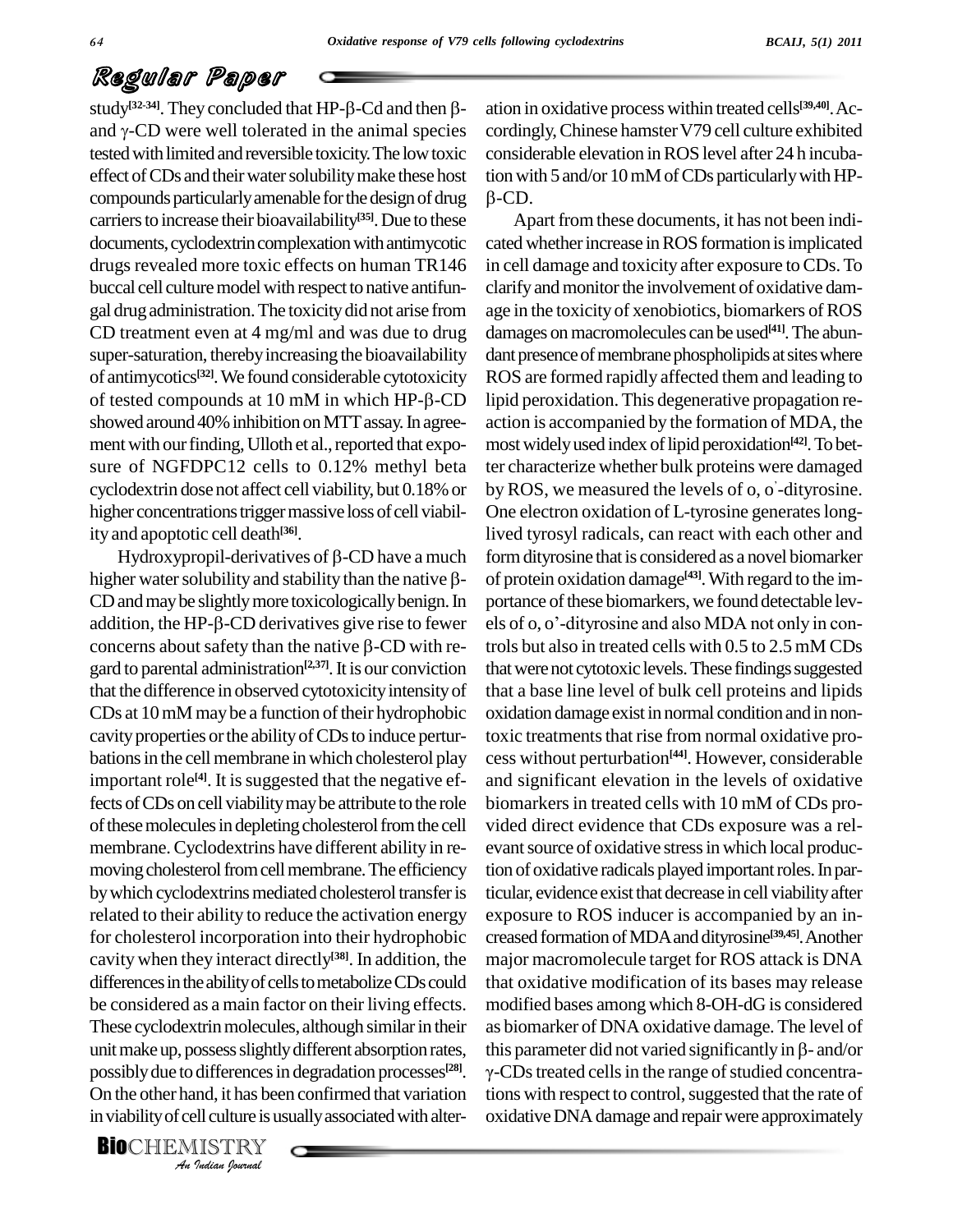balanced<sup>[46]</sup>. On the other hand, treated cells with 10 trins in  $mM$  HP- $\beta$ -CD caused significant increase in this biomarker as compared with control that may resulted from highest ROS level appeared among treatments, exceededDNAoxidative damage fromthe level ofre pair. Continuous exposure of aerobic organisms to proxidant challenges has endowsliving cellswith effi cient and sophisticated antioxidants systems. As the most important members of the enzymatic defense system including SOD, CAT and GPX have been distinguished. Accordingly, our evaluation revealed a base line level of these enzymes in controls and in treated cells with 0.5 and 1 mM of CDs leading to limitation of ROS elevation with respect to control. In addition, enhanced enzyme activities of treatments with  $2.5$  mM and higher in our study consisted with other reports that have shown these enzymes triggered by  $\mathrm{ROS}^{[47,48]}.$ 

Another layer of protective system consisted of non-enzymatic defense, including  $\alpha$ -tocopherol and its derivatives. With regard to this layer importance, we<br>along with other authors, observed considerable de-<br>crease effect of  $\alpha$ -tocopherol on biomarkers levels of along with other authors, observed considerable de key cellular macromolecules oxidative damage; MDA, dityrosine, and also on enzymatic defense system**[42,49]**. This effect might be ascribed to the scavenging activity  $\begin{bmatrix} 1 \\ 41 \end{bmatrix}$ dityrosine, and also on enzymatic defense system<sup>[42,49]</sup>. [3]<br>This effect might be ascribed to the scavenging activity [4]<br>of  $\alpha$ -tocopherol on ROS and particularly due to its inhibitoryeffect on lipid peroxidation **[50]**. of α-tocopherol on ROS and particularly due to its in-<br>hibitory effect on lipid peroxidation<sup>[50]</sup>.<br>The observed protecting effect of α-tocopherol on

induced ROS toxicity have been shown mainly is associated with plasma membrane<sup>[51]</sup> although cyclodextrins induced ROS toxicity have been shown mainly is associated with plasma membrane<sup>[51]</sup> although cyclodextrins could notably improve the migration time of  $\alpha$ -tocopherol as a lipophilic compound into the cell membrane. CDs enhance the solubility of nonpolar substances by non-covalent incorporation of the lipophilic portion of the molecule into their hydrophobic cavity<sup>[52]</sup>. Our findnon-covalent incorporation of the lipophilic portion of [9]<br>the molecule into their hydrophobic cavity<sup>[52]</sup>. Our find-<br>ings that α-tocopherol decreases the yield of proteins oxidative damage, must therefore be appreciated within [10] H.<br>the context of an oxidizing tone in which more than one [11] H.<br>oxidant was involved and  $\alpha$ -tocopherol probably acted 17 the context of an oxidizing tone in which more than one on more than one free radical species. Collectively, as the interest to use these cyclodextrinsintensifies, the present study documents the radical forming ability of the studied cyclodextrins at high concentrations and fur-<br>[14] J.C.Fruchart, P.Duriez; 'Free Radicals and Atherother strengthens the documentation of their cytotoxicity effects through lipids and proteins oxidative damages. The involvement and initiation pattern of our cyclodex-

trins in these processes may possibly be attributed to their cavity size and depth and to their ring substituents that are known as important factors in their biological activities. It is also our conviction that cyclodextrins interactions with lipids and proteins within membrane and cells may be suggested as a part of mechanism for ROS generation. However, the precisemechanismsin detail through which cyclodextrins increase cellular ROS level and the pattern of their oxidative effects in our treated cells are unclear and underinvestigation.

#### **ACKNOWLEDGMENTS**

This work was supported in part by a conjoint grant from research deputy of Tarbiat Moalem University. The excellent technical assistance of Faranak Goodarzi is gratefully acknowledged.

#### **REFERENCES**

- **[1]** D.Garon, L.Sage, D.Wouessidijewe, G.Seile- Murandi; Chemosphere, **56**, 159-166 **(2004)**.
- **[2]** K.Uekama, F.Hirayama, T.Irie; Chem.Rev., **98**, 2045-2076 **(1998)**.
- **[3]** D.Boyl;J.Environ.Management, **80**, 380-386 **(2006)**.
- **[4]** J.Szejtli; Chem.Rev., **98**, 1743-1753 **(1998)**.
- **[5]** L.Sharma, A.Sharma; Eur.J.Biochem., **268**, 2456- 2463 **(2001)**.
- **[6]** S.Ye, M.Ying, M.Shumei, G.Pingsheng,Y.Ganglin, L.Jiuqiu; Biochem.Biophys.Acta, **1743**, 199-204 **(2005)**.
- **[7]** V.J.Stella, R.A.Rajewski; Pharm.Res., **14**, 556-567 **(1997)**.
- **[8]** H.Orhan, N.P.E.Vermeulen, C.Tump, H.Zappey, J.H.N.Meerman; J.Chromat.B, **799**, 245-254 **(2004)**.
- **[9]** C.Capeillere-Blandin, V.Gausson, B.Descamps- Latscha, V.Witko-Sarsat; Biochimica Biophys.Acta, **1689**, 91-102 **(2004)**.
- **[10]** H.Eun-Sun, K.Gun-Hee;Toxicol., **229**, 1-10 **(2007)**.
- **[11]** H.Kuhn,A.Borchert; Free Rad.Biol.Med., **23**, 154- 172 **(2002)**.
- **[12]** T.Kobayashi,J.M.Robinson, H.Seguchi;J.Cell.Sci., **111,** 81-91 **(1998)**.
- **[13]** M.Kantol, M.Sarranen, P.T.Vanha;J.Reprod.Fertil., **[14]**J.C.Fruchart, P.Duriez; ëFree Radicals and Athero- **83**, 785-794 **(1988)**.
- **83**, 785-794 (**1988**).<br>
J.C.Fruchart, P.Duriez; 'Free Radicals and Atherosclerosis', In: A.Catherin, F.Rice, H.B.Roy (Eds.);<br>
Free Radical Damage And Its Controls, Elsevier,<br>
258-260 (**1994**).<br> **BIO**CHEMISTRY Free Radical Damage And Its Controls, Elsevier, 258-260 **(1994)**.